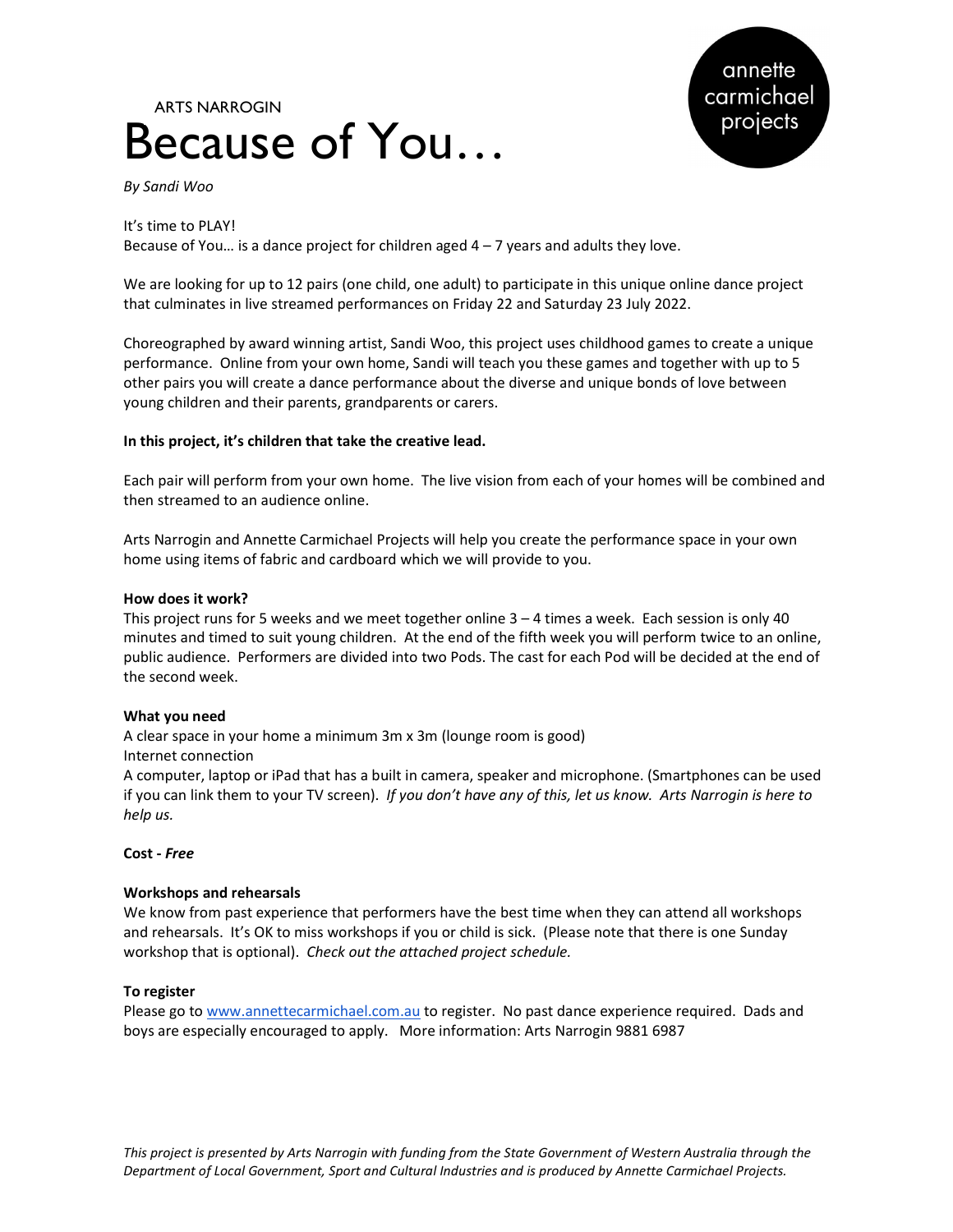## Timetable - Pod #1

All sessions 40 minutes unless otherwise stated

| Day              | Date         | Time                                                             | Who & What                                                                                                                                  |
|------------------|--------------|------------------------------------------------------------------|---------------------------------------------------------------------------------------------------------------------------------------------|
| <b>TASTER</b>    |              |                                                                  |                                                                                                                                             |
| Friday           | 13 May 2022  | Project launch with<br>taster workshop<br>Evening 4pm            | Community invited to Narrogin Dance<br>Centre to join in a fun, easy dance<br>workshop with Annette, Sandi and guest<br>artist Rachael Bott |
| Saturday         | 14 May 2022  | Second taster workshop<br>10am                                   | Narrogin Dance Centre - We recommend<br>you come to both!                                                                                   |
| <b>WORKSHOPS</b> | WEEK #1      |                                                                  |                                                                                                                                             |
| Monday           | 20 June 2022 | 8pm                                                              | Adults only - project induction, 1 hour.<br>Register for the project and we will send<br>you the Zoom link                                  |
| Wednesday        | 22 June 2022 | You will be allocated                                            | Child with adult - Workshop #1                                                                                                              |
|                  |              | one of these sessions<br>3.30pm, 4.30pm,<br>5.30pm               | 2 pairs per session                                                                                                                         |
| Sunday           | 26 June 2022 | 10am                                                             | Child with adult - Workshop #2 (optional)                                                                                                   |
| <b>WORKSHOPS</b> | WEEK #2      |                                                                  |                                                                                                                                             |
| Wednesday        | 29 June 2022 | You will be allocated<br>one of these sessions<br>4.00pm, 5.00pm | Child with adult - Workshop #3<br>3 pairs per session                                                                                       |
| Friday           | 1 July 2022  | You will be allocated<br>one of these sessions<br>4.00pm, 5.00pm | Child with adult - Workshop #4<br>3 pairs per session                                                                                       |
| Sunday           | 3 July 2022  | 10am                                                             | Child with adult - Workshop #5<br>MEET YOUR POD - 6 pairs                                                                                   |
| <b>WORKSHOPS</b> | WEEK #3      | (WA School Hols)                                                 |                                                                                                                                             |
| Monday           | 4 July 2022  | 9am                                                              | Child with adult - Workshop #6                                                                                                              |
| Wednesday        | 6 July 2022  | 9am                                                              | Child with adult - Workshop #7                                                                                                              |
| Friday           | 8 July 2022  | 9am                                                              | Child with adult - Workshop #8                                                                                                              |
| Sunday           | 10 July 2022 | 3pm                                                              | Adults only - Set design for performance                                                                                                    |
| <b>WORKSHOPS</b> | WEEK #4      | (WA School Hols)                                                 |                                                                                                                                             |
| Monday           | 11 July 2022 | 9am                                                              | Child with adult - Workshop #9                                                                                                              |
| Wednesday        | 13 July 2022 | 9am                                                              | Child with adult - Workshop #10                                                                                                             |
| Friday           | 15 July 2022 | 9am                                                              | Child with adult - Workshop #11                                                                                                             |
| Sunday           | 17 July 2022 | 9.30am for 10am start                                            | Test Performance - scheduled for 10am<br>(performers from Pod #2 will be watching<br>online), 1 hour 10 mins                                |
|                  |              | 2pm                                                              | Login to watch Pod #2 Test Performance                                                                                                      |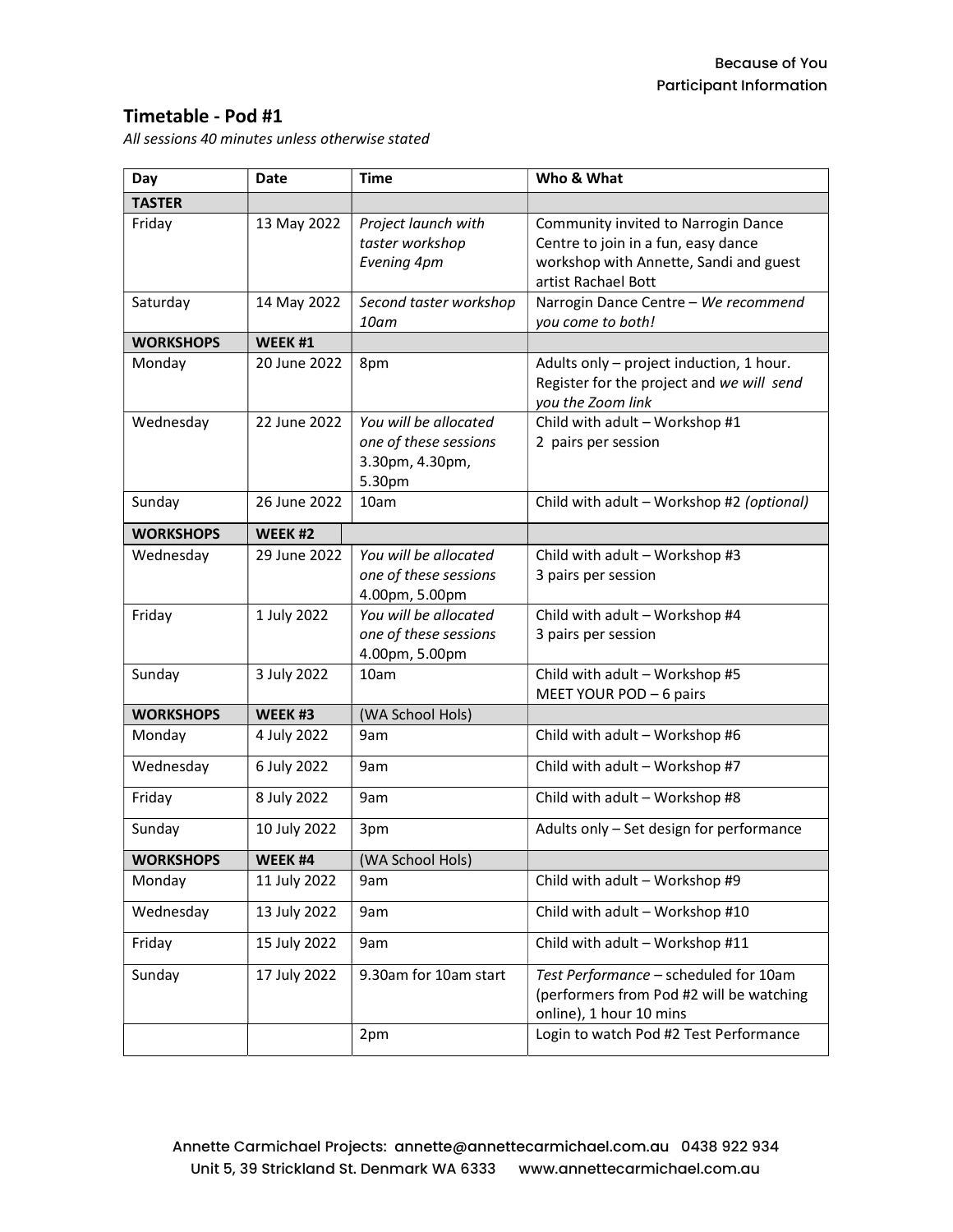# Timetable - Pod #1 continues

| <b>PERFORMANCE</b> | WEEK #5      |                              |                                    |
|--------------------|--------------|------------------------------|------------------------------------|
| Tuesday            | 19 July 2022 | 3:30 <sub>pm</sub>           | Child with adult - Rehearsal       |
| Wednesday          | 20 July 2022 | 3:30 <sub>pm</sub>           | Child with adult - Rehearsal       |
| Thursday           | 21 July 2022 | 3:30 <sub>pm</sub>           | Child with adult - Final Rehearsal |
| Friday             | 22 July 2022 | 10am (be ready be<br>9.30am) | Performance #1                     |
| Saturday           | 23 July 2022 | 10am (be ready by<br>9.30am) | Performance #3                     |
|                    |              |                              |                                    |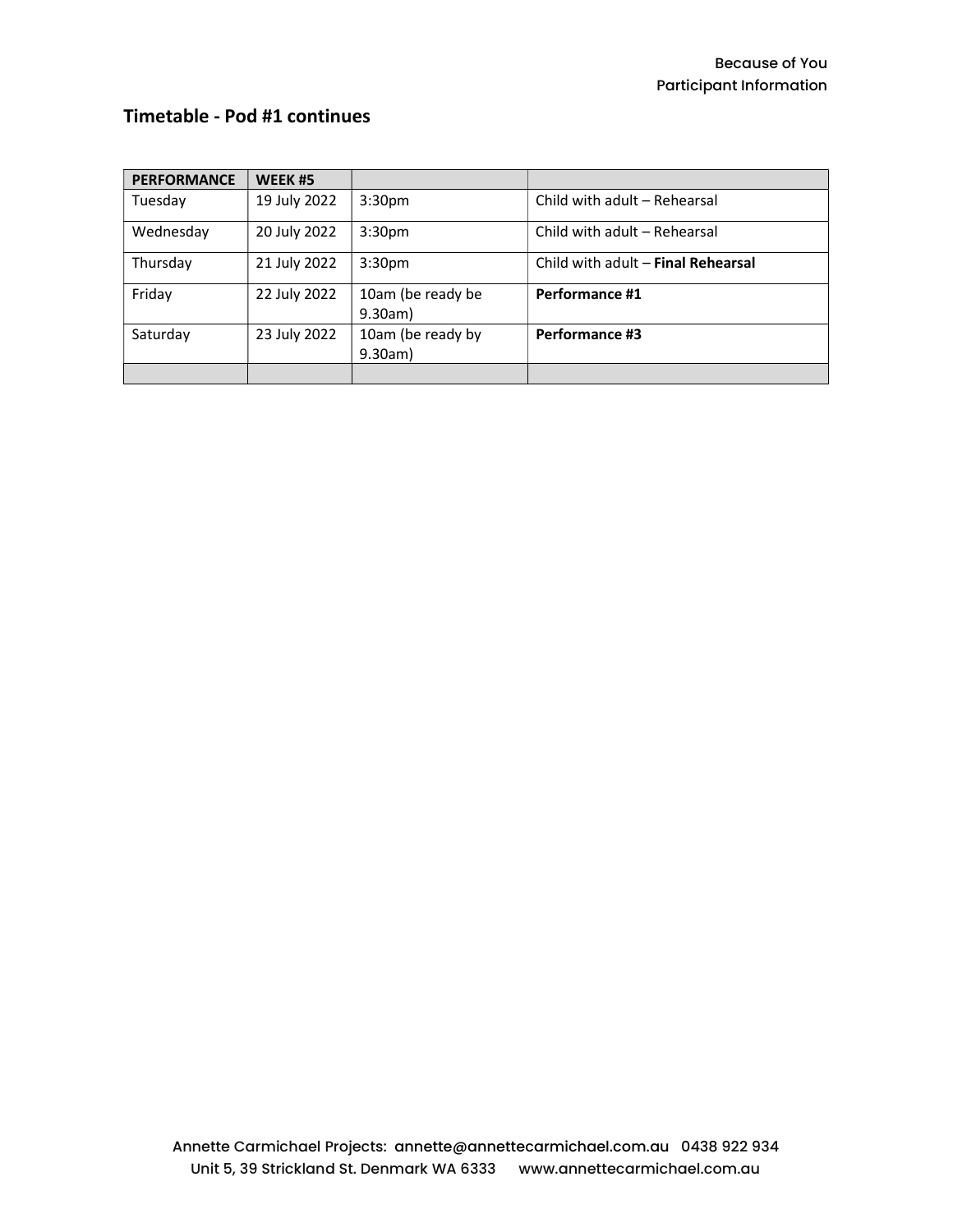## Timetable - Pod #2

All sessions 40 minutes unless otherwise stated

| Day              | <b>Date</b>  | <b>Time</b>                                                                 | Who & What                                                                                                                                  |
|------------------|--------------|-----------------------------------------------------------------------------|---------------------------------------------------------------------------------------------------------------------------------------------|
| <b>TASTER</b>    |              |                                                                             |                                                                                                                                             |
| Friday           | 13 May 2022  | Project launch with<br>taster workshop<br>Evening 4pm                       | Community invited to Narrogin Dance<br>Centre to join in a fun, easy dance<br>workshop with Annette, Sandi and guest<br>artist Rachael Bott |
| Saturday         | 14 May 2022  | Second taster<br>workshop 10am                                              | Narrogin Dance Centre - We recommend<br>you come to both!                                                                                   |
| <b>WORKSHOPS</b> | WEEK #1      |                                                                             |                                                                                                                                             |
| Tuesday          | 21 June 2022 | 8pm                                                                         | Adults only - project induction, 1 hour<br>Once registered for the project we will<br>send you the Zoom link                                |
| Thursday         | 23 June 2022 | You will be allocated<br>one of these sessions<br>3.30pm, 4.30pm,<br>5.30pm | Child with adult - Workshop #1<br>$2 - 3$ pairs per session                                                                                 |
| Sunday           | 26 June 2022 | 11am                                                                        | Child with adult - Workshop #2 (optional)                                                                                                   |
| <b>WORKSHOPS</b> | WEEK #2      |                                                                             |                                                                                                                                             |
| Tuesday          | 28 June 2022 | You will be allocated<br>one of these sessions<br>4pm, 5pm                  | Child with adult - Workshop #3<br>4 pairs per session                                                                                       |
| Thursday         | 30 June 2022 | You will be allocated<br>one of these sessions<br>4.00pm, 5.00pm            | Child with adult - Workshop #4<br>4 pairs per session                                                                                       |
| Sunday           | 3 July 2022  | 11am                                                                        | Child with adult - Workshop #5<br>MEET YOUR POD - 6 pairs                                                                                   |
| <b>WORKSHOPS</b> | WEEK #3      | (WA school holidays)                                                        |                                                                                                                                             |
| Monday           | 4 July 2022  | 10am                                                                        | Child with adult - Workshop #6                                                                                                              |
| Wednesday        | 6 July 2022  | 10am                                                                        | Child with adult - Workshop #7                                                                                                              |
| Friday           | 8 July 2022  | 10am                                                                        | Child with adult - Workshop #8                                                                                                              |
| Sunday           | 10 July 2022 | 4pm                                                                         | Adults only - Set design for performance                                                                                                    |
| <b>WORKSHOPS</b> | WEEK #4      | (WA school holidays)                                                        |                                                                                                                                             |
| Monday           | 11 July 2022 | 10am                                                                        | Child with adult - Workshop #9                                                                                                              |
| Wednesday        | 13 July 2022 | 10am                                                                        | Child with adult - Workshop #10                                                                                                             |
| Friday           | 15 July 2022 | 10am                                                                        | Child with adult - Workshop #11                                                                                                             |
| Sunday           | 17 July 2022 | 10am                                                                        | Login to watch Pod #1 Test Performance                                                                                                      |
|                  |              | 1.30pm ready for 2pm<br>Test                                                | Test Performance - scheduled for 2pm<br>(Pod #1 will be watching online), 1 hour 10<br>mins                                                 |